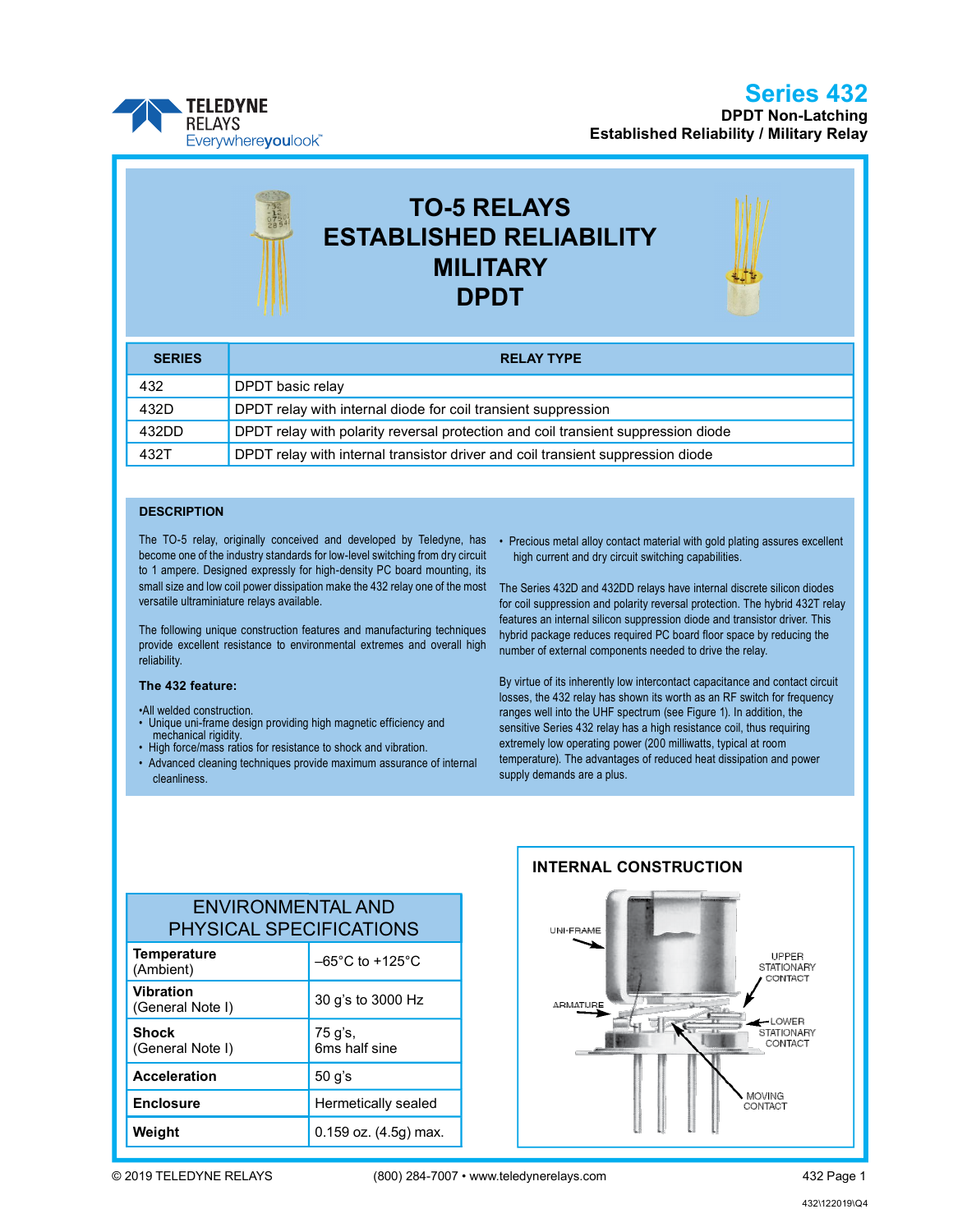## Series 432

DPDT Non-Latching Established Reliability / Military Relay

| <b>TELEDYNE</b>    |
|--------------------|
| <b>RELAYS</b>      |
| Everywhereyoulook" |

| <b>Contact Arrangement</b>                                | 2 Form C (DPDT)                                                                                                                                              |  |                   |  |
|-----------------------------------------------------------|--------------------------------------------------------------------------------------------------------------------------------------------------------------|--|-------------------|--|
| <b>Rated Duty</b>                                         | Continuous                                                                                                                                                   |  |                   |  |
| Contact Resistance                                        | 0.1 ohm max. before life; 0.2 ohm max. after life at 1A/28Vdc<br>(measured 1/8" from header)                                                                 |  |                   |  |
| <b>Contact Load Rating (DC)</b>                           | Resistive:<br>1 A/ 28 Vdc<br>Inductive:<br>200 mA/ 28 Vdc (320mH)<br>100 mA / 28 Vdc (320mH)<br>Lamp:<br>Low level:<br>10 to 50 µA @ 10 to 50 mV             |  |                   |  |
| <b>Contact Load Rating (AC)</b>                           | Resistive: 250 mA / 115Vac, 60 and 400 Hz (Case not grounded)<br>100 mA / 115 Vac, 60 and 400 Hz (Case grounded)                                             |  |                   |  |
| <b>Contact Life Ratings</b>                               | 10,000,000 cycles (typical) at low level<br>1,000,000 cycles (typical) at 0.5 A / 28 Vdc resistive<br>100,000 cycles min. at all other loads specified above |  |                   |  |
| <b>Contact Overload Rating</b>                            | 2 A / 28 Vdc Resistive (100 cycles min.)                                                                                                                     |  |                   |  |
| <b>Coil Operating Power</b>                               | 200 mW typical at nominal rated voltage                                                                                                                      |  |                   |  |
| <b>Contact Carry Rating</b>                               | <b>Contact Factory</b>                                                                                                                                       |  |                   |  |
| <b>Operate Time</b>                                       | 4.0 ms max. at nominal rated coil voltage                                                                                                                    |  |                   |  |
| <b>Release Time</b>                                       | 432: 1.5 ms max.<br>432D, 432DD, 432T: 7.5 ms max                                                                                                            |  |                   |  |
| <b>Contact Bounce</b>                                     | $1.5$ ms max                                                                                                                                                 |  |                   |  |
| <b>Intercontact Capacitance</b>                           | 0.4 pf typical                                                                                                                                               |  |                   |  |
| <b>Insulation Resistance</b>                              | 10,000 M $\Omega$ min. between mutually isolated terminals                                                                                                   |  |                   |  |
|                                                           | 500 Vrms / 60 Hz @ atmospheric pressure                                                                                                                      |  |                   |  |
| <b>Dielectric Strength</b>                                | 125 Vrms / 60 Hz @ 70,000 ft                                                                                                                                 |  |                   |  |
| <b>Negative Coil Transient (Vdc)</b><br>432D, 432DD, 432T | 1.0 Vdc Max.                                                                                                                                                 |  |                   |  |
| Diode P.I.V. (Vdc)<br>432D, 432DD, 432T                   | 100 Vdc Min.                                                                                                                                                 |  |                   |  |
|                                                           | Base Voltage to Turn Off (Vdc)                                                                                                                               |  | $0.3 \text{ min}$ |  |
| 432T Transistor<br><b>Characteristics</b>                 | Emitter-Base breakdown Voltage (BV <sub>ERO</sub> )<br>$6.0$ min<br>$(Q25^{\circ}C)$ (Vdc)                                                                   |  |                   |  |
|                                                           | Collector-Base breakdown Voltage (BV <sub>CBO</sub> )<br><b>75 min</b><br>$(Q25^{\circ}C \& c = 100 \mu A)(Vdc)$                                             |  |                   |  |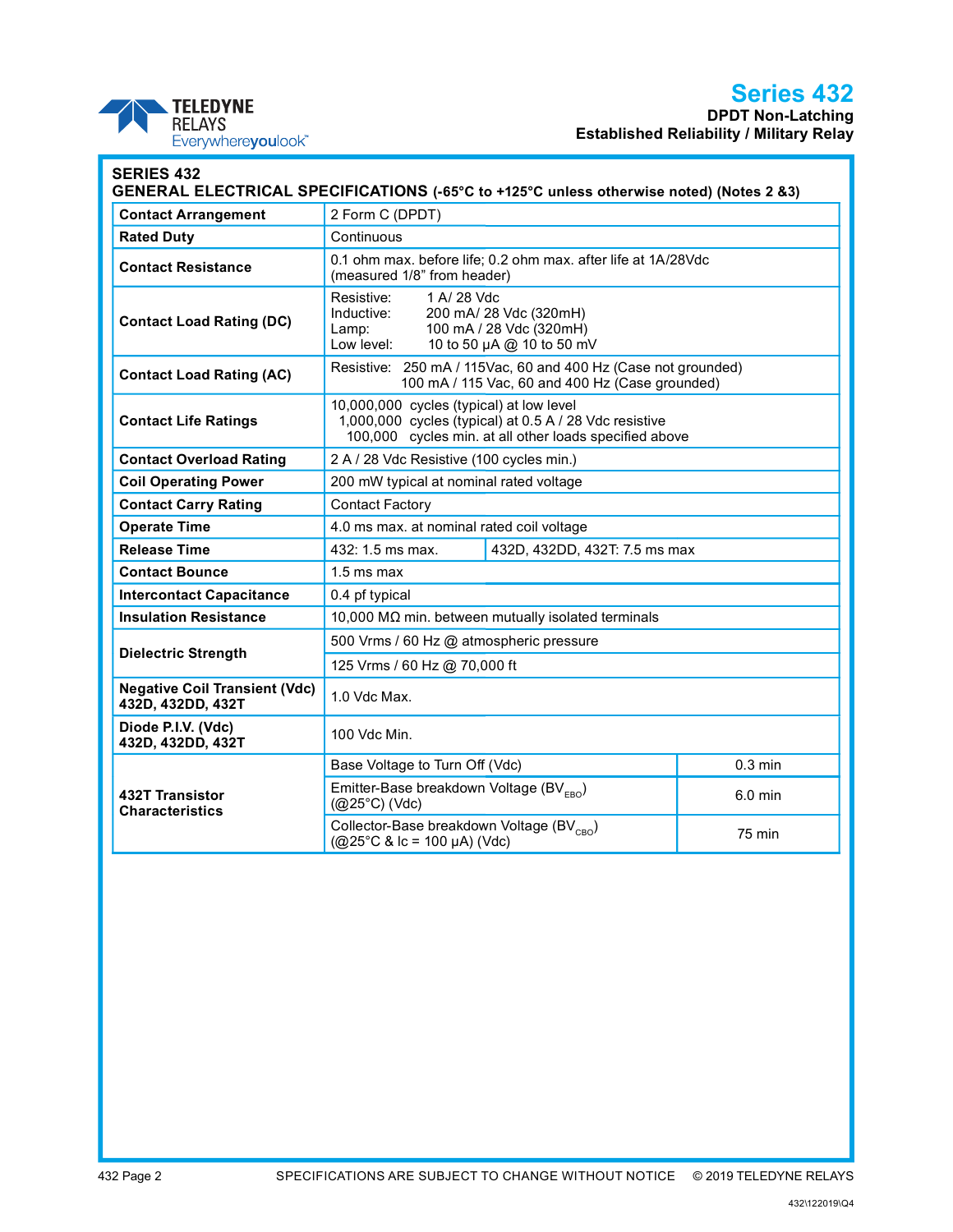

### Series 432 DPDT Non-Latching Established Reliability / Military Relay

### 432 Series

DETAILED ELECTRICAL SPECIFICATIONS (-65°C to +125°C unless otherwise noted) (Notes 3)

| <b>BASE PART NUMBERS</b><br>(432, 432D, 432DD, 432T) |                 | 432-5<br>432D-5<br>432DD-5<br>432T-5 | 432-12<br>432D-12<br>432DD-12<br>432T-12 | 432-26<br>432D-26<br>432DD-26<br>432T-26 |      |
|------------------------------------------------------|-----------------|--------------------------------------|------------------------------------------|------------------------------------------|------|
|                                                      | Nom.            |                                      | 5.0                                      | 12.0                                     | 26.5 |
| <b>Coil Voltage</b>                                  |                 | Max.                                 | 5.8                                      | 16.0                                     | 32.0 |
| <b>Coil Resistance</b>                               | 432, 432D, 432T |                                      | 100                                      | 850                                      | 3300 |
| (Ohms ±10% @25°C)                                    | 432DD           |                                      | 64                                       | 850                                      | 3300 |
| Coil Curent (432DD)<br>(mAdc@25°C)                   | Min             |                                      | 56.8                                     | 11.7                                     | 7.0  |
|                                                      |                 | Max                                  | 78.1                                     | 15.0                                     | 8.8  |
| Coil Curent (432T)<br>(mAdc@25°C)<br>(Note 7)        | Min             |                                      | 43.5                                     | 12.2                                     | 6.9  |
|                                                      |                 | Max                                  | 59.3                                     | 16.7                                     | 9.5  |
| Pick-up Voltage<br>(Vdc, Max)                        |                 | 432, 432D                            | 3.5                                      | 9.0                                      | 18.0 |
|                                                      | 432DD           |                                      | 3.7                                      | 11.0                                     | 19.0 |
|                                                      | 432T (Note 7)   |                                      | 3.6                                      | 11.0                                     | 19.0 |
| <b>Drop-out Voltage</b><br>(Vdc)                     | 432,            | Min.                                 | 0.14                                     | 0.41                                     | 0.89 |
|                                                      | 432D,<br>432T   | Max.                                 | 2.5                                      | 6.5                                      | 13.0 |
|                                                      | 432DD           | Min.                                 | 0.7                                      | 1.0                                      | 1.3  |
|                                                      |                 | Max.                                 | 2.6                                      | 5.8                                      | 13.0 |

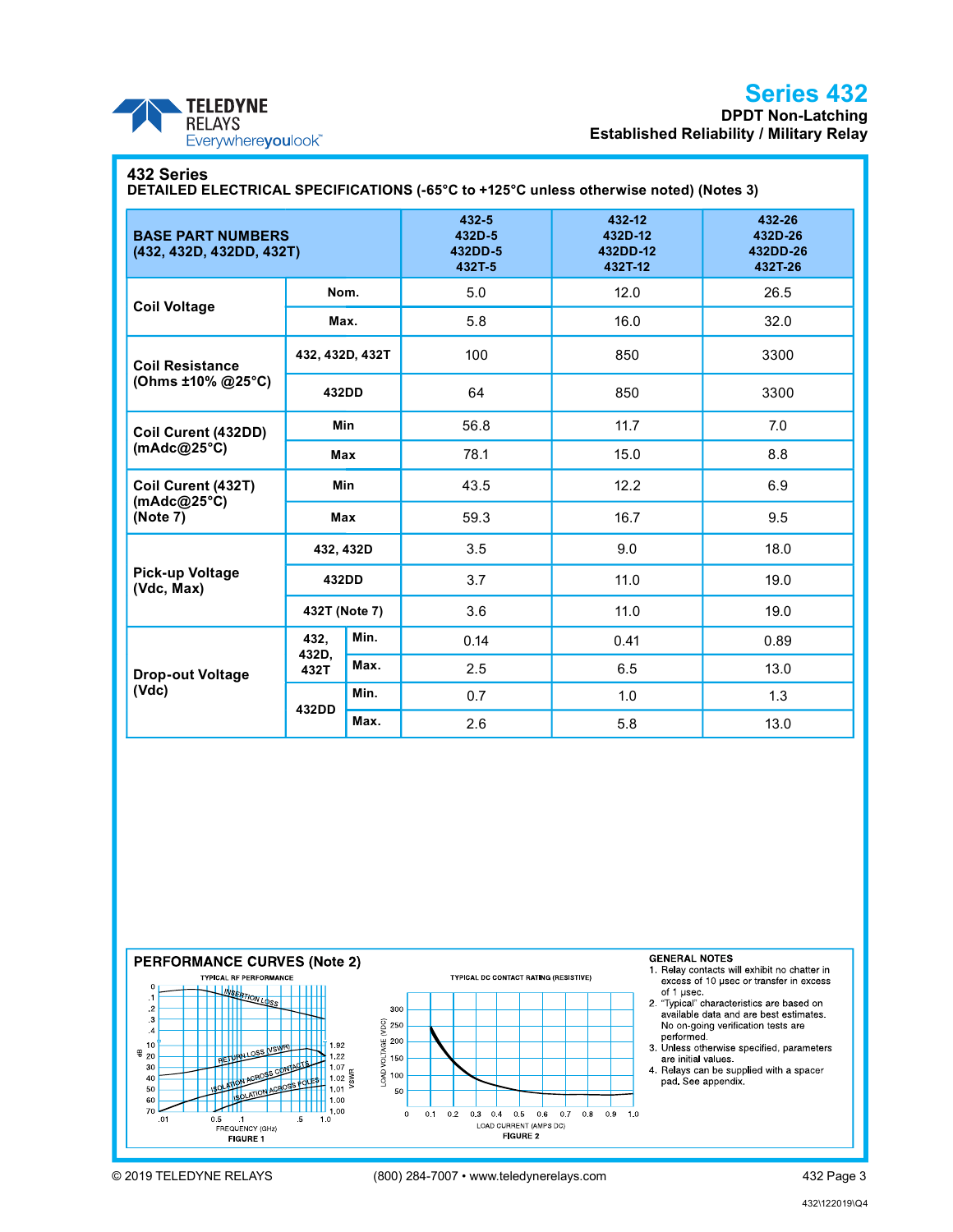### **TELEDYNE RELAYS** Everywhereyoulook<sup>\*\*</sup>

### Series 432 DPDT Non-Latching Established Reliability / Military Relay

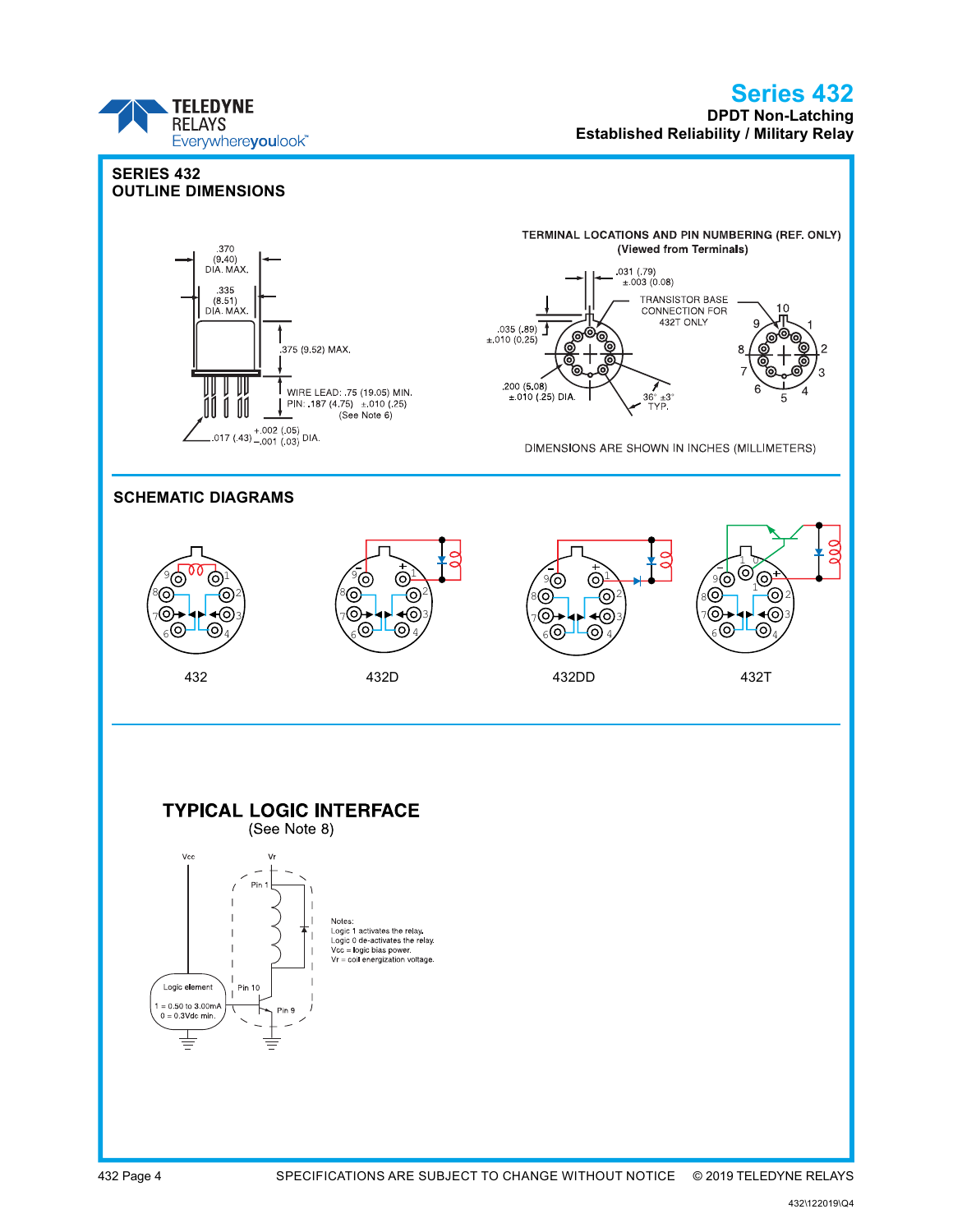## Series 432

DPDT Non-Latching Established Reliability / Military Relay

### © 2019 TELEDYNE RELAYS (800) 284-7007 • www.teledynerelays.com 432 Page 5 NOTES: 1. RELAY CONTACTS WILL EXHIBIT NO CHATTER IN EXCESS OF 10 ΜSEC OR TRANSFER IN EXCESS OF 1 ΜSEC. 2. "TYPICAL" CHARACTERISTICS ARE BASED ON AVAILABLE DATA AND ARE BEST ESTIMATES. NO ON-GOING VERIFICATION TESTS ARE PERFORMED. 3. UNLESS OTHERWISE SPECIFIED, PARAMETERS ARE INITIAL VALUES. 4. FOR REFERENCE ONLY. COIL RESISTANCE NOT DIRECTLY MEASURABLE AT RELAY TERMINALS DUE TO INTERNAL SERIES SEMICONDUCTOR. 432DD AND 432T ONLY. 5. UNLESS OTHERWISE SPECIFIED, RELAYS WILL BE SUPPLIED WITH EITHER GOLD-PLATED OR SOLDER-COATED LEADS. 6. THE SLASH AND CHARACTERS APPEARING AFTER THE SLASH ARE NOT MARKED ON THE RELAY. 7. LIMIT BASE EMITTER CURRENT TO 15 MADC. 8. APPLICABLE TO ALL COIL VOLTAGES. SEE BASE CURRENT TO TURN ON. 9. SCREENED HI-REL VERSIONS AVAILABLE. CONTACT FACTORY. SERIES 432 PART NUMBERING SYSTEM ER 432 Y M4 - 26 A / S Q Established Reliability Designator Relay Series Ground Pin Option (See Appendix A) Pad Option (See Appendix A)  $Q =$  Solder-Coated Leads<sup>1</sup> G = Gold-Plated Leads (RoHS Compliant) R = RoHS Compliant Solder<sup>2</sup> S = 0.187" Leads No Suffix  $= 0.75$ " Leads Screening and Reliability Level (See Appendix B for Screening Options) Nominal Coil Voltage  $(26 = 26.5 V)$ J 432 Z M4 - 26 P L Military (JAN) Designator Relay Series Ground Pin Option (See Appendix A) Pad Option (See Appendix A)  $P = 0.187$ " Leads No Suffix  $= 0.75$ " Leads Screening and Reliability Level (See Appendix B for Screening Options) Nominal Coil Voltage  $(26 = 26.5 V)$

**TELEDYNE RELAYS** 

Everywhereyoulook<sup>\*</sup>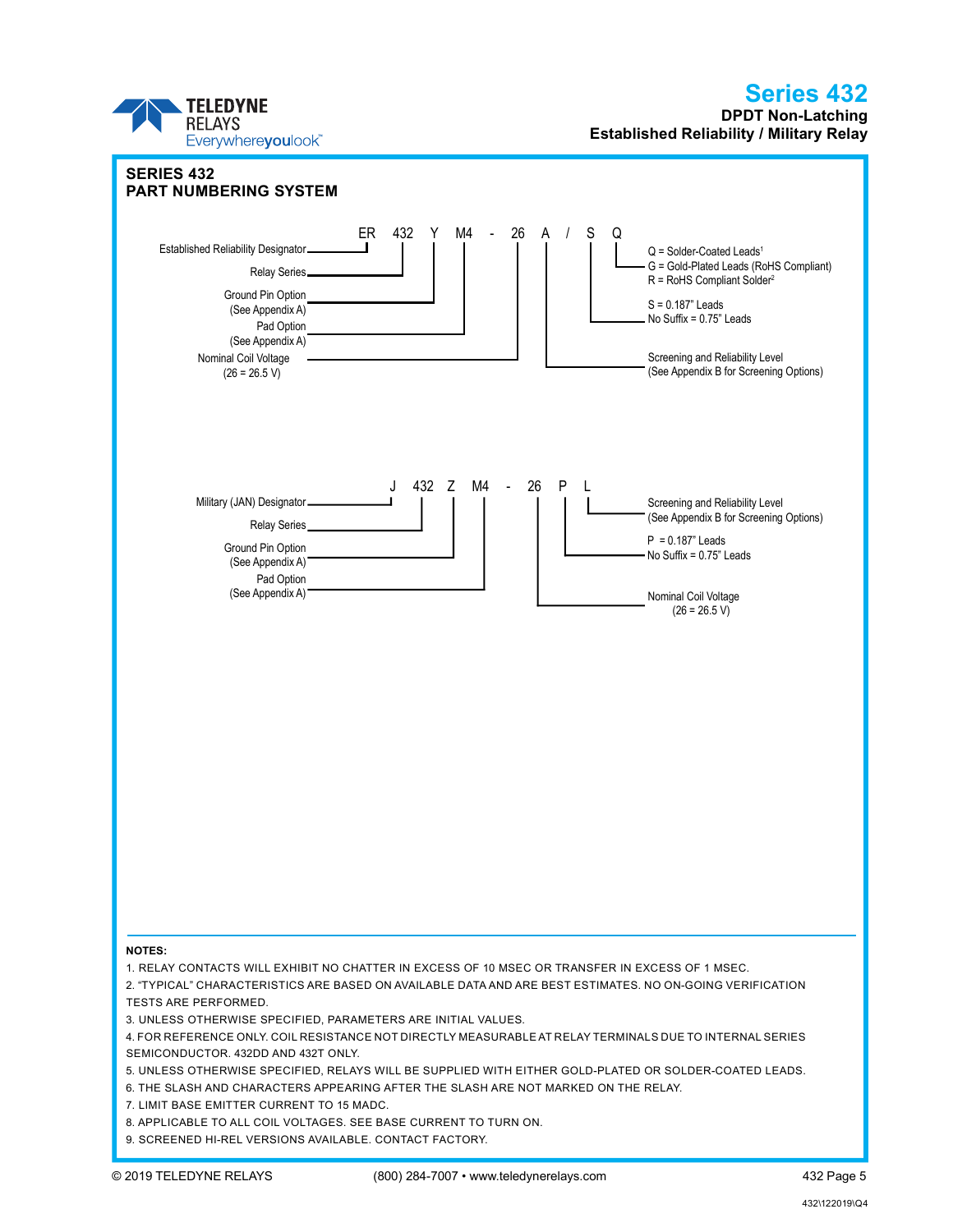# APPENDIX A : Spacer Pads

| <b>Pad designation and</b><br>bottom view dimensions     | <b>Height</b>       | For use with the following:  | Dim. H<br>Max. |
|----------------------------------------------------------|---------------------|------------------------------|----------------|
| Ø.150                                                    |                     | ER412                        | .295 (7.49)    |
| [3.81]<br>(REF)                                          |                     | 712, RF300, RF, RF700, RF703 | .300(7.62)     |
| ්මල                                                      | Dim H<br><b>MAX</b> | ER422, 722                   | .305(7.75)     |
| <u>ତ</u><br>ତ<br>(o)<br>$\circledcirc$                   |                     | ER432                        | .400 (10.16)   |
| $\sqrt{\mathbb{Q}}$                                      |                     | 732, RF303                   | .410 (10.41)   |
| "M4" Spacer Pad for TO-5                                 |                     | RF312                        | .350 (8.89)    |
|                                                          | Dim H               | ER411                        | .295 (7.49)    |
| ່<br>$\circ$<br>$\odot$<br>$\circ$<br>O,                 | MAX                 | <b>RF311</b>                 | .300(7.62)     |
| "M4"Spacer Pad for TO-5                                  |                     | <b>RF331</b>                 | .410(10.41)    |
|                                                          | Dim H<br>MAX        | 172                          | .305(7.75)     |
| $_{\odot}$<br>$\circledcirc$<br>ര<br>$\odot$<br>Ő<br>(၀) |                     | ER114, J114                  | .300(7.62)     |
|                                                          |                     | ER134, J134                  | .400 (10.16)   |
| $\odot$<br>⊚<br>$\circledcirc$                           |                     | <b>RF100</b>                 | .315 (8.00)    |
| "M4" Spacer Pad for<br>Centigrid®                        |                     | RF103                        | .420 (10.67)   |
| .156<br>$\rightarrow$ [3.96] $\rightarrow$<br>(REF)      |                     | 122C, A152                   | .320(8.13)     |
| ⊚<br>$\odot$<br>0)                                       |                     | ER116C, J116C                | .300(7.62)     |
| $_{\odot}$<br>O<br>.256<br>[6.5]<br>(REF)<br>⊚<br>O)     | Dim H<br>MAX        | ER136C, J136C                | .400(10.16)    |
| $\odot$<br>⊚<br>⊚                                        |                     | <b>RF180</b>                 | .325(8.25)     |
| "M9"Spacer Pad for<br>Centigrid®                         |                     | A150                         | .305(7.75)     |
| Notes:                                                   |                     |                              |                |

1. Spacer pad material: Polyester film.

 2. To specify an "M4" or "M9" spacer pad, refer to the mounting variants portion of the part numbering example in the applicable datasheet.

3. Dimensions are in inches (mm).

4. Unless otherwise specified, tolerance is  $\pm$  .010" (.25 mm).

5. Add 10 mΩ to the contact resistance shown in the datasheet.

6. Add 0.01 oz. (0.25 g) to the weight of the relay assembly shown in the datasheet.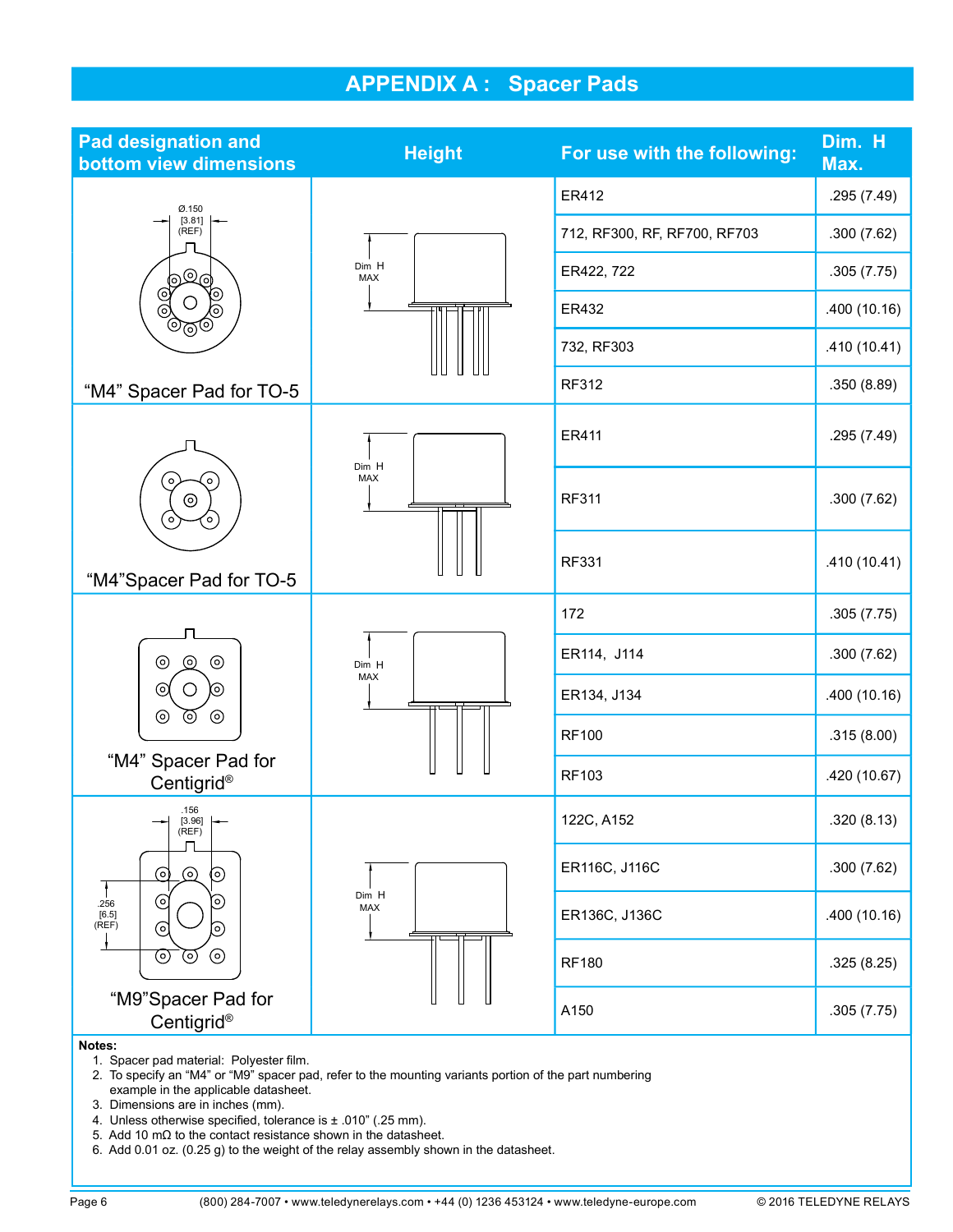## APPENDIX A : Spreader Pads



#### Notes:

- 1. Spreader pad material: Diallyl Phthalate.
- 2. To specify an "M", "M2" or "M3" spreader pad, refer to the mounting variants portion of the part number example in the applicable datasheet.
- 3. Dimensions are in inches (mm).
- 4. Unless otherwise specified, tolerance is  $\pm$  .010" (0.25 mm).
- $5/$ . Add 25 mΩ to the contact resistance shown in the datasheet.
- 6/. Add .01 oz. (0.25 g) to the weight of the relay assembly shown in the datasheet.
- 7/. Add 50 mΩ to the contact resistance shown in the datasheet.
- 8/. Add 0.025 oz (0.71 g) to the weight of the relay assembly shown in the datasheet.
- 9/. M3 pad to be used only when the relay has a center pin (e.g. ER411M3-12A, 722XM3-26.)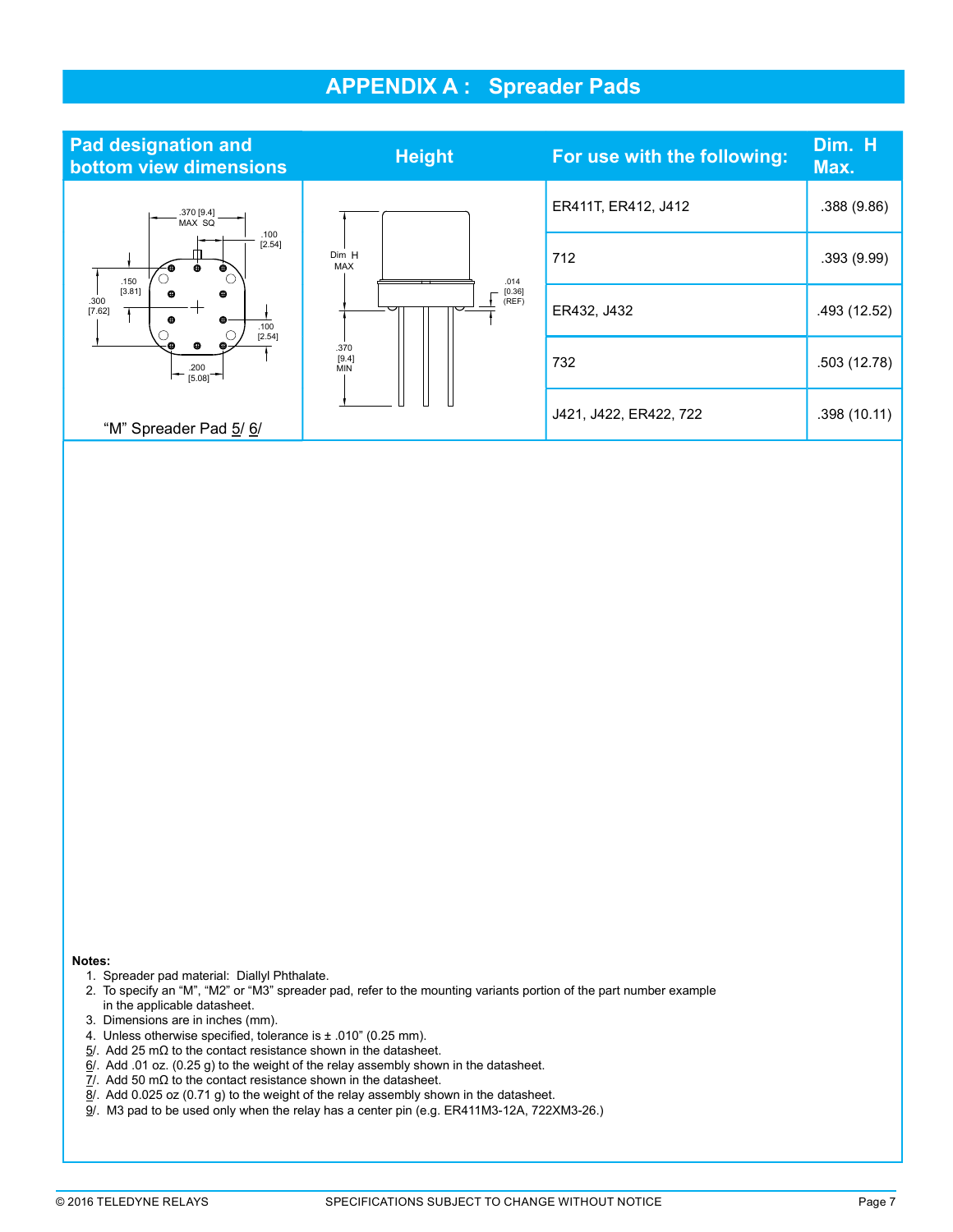### APPENDIX A : Ground Pin Positions



#### TO-5 Relays:

ER412, ER412T, ER422, ER432, ER432T, 712, 712TN, 400H, 400K, 400V, RF300, RF303, RF341, RF312, RF332, RF310, RF313, RF320, RF323, SI800, SI803, RF700, RF703



TO-5 Relays: ER411, RF311, RF331





RF180, ER116C, 122C, ER136C



Centigrid® Relays: RF100, RF103, ER114, ER134, 172



**Loopback Relays:** 

- Indicates ground pin position  $\left(\begin{array}{c} \end{array}\right)$
- Indicates glass insulated lead position 6
- Indicates ground pin or lead position ◎ depending on relay type

#### NOTES

- 1. Terminal views shown
- 2. Dimensions are in inches (mm)
- 3. Tolerances:  $\pm$  .010 ( $\pm$ .25) unless otherwise specified
- 4. Ground pin positions are within .015 (0.38) dia. of true position
- 5. Ground pin head dia., 0.035 (0.89) ref: height 0.010 (0.25) ref.
- 6. Lead dia. 0.017 (0.43) nom.